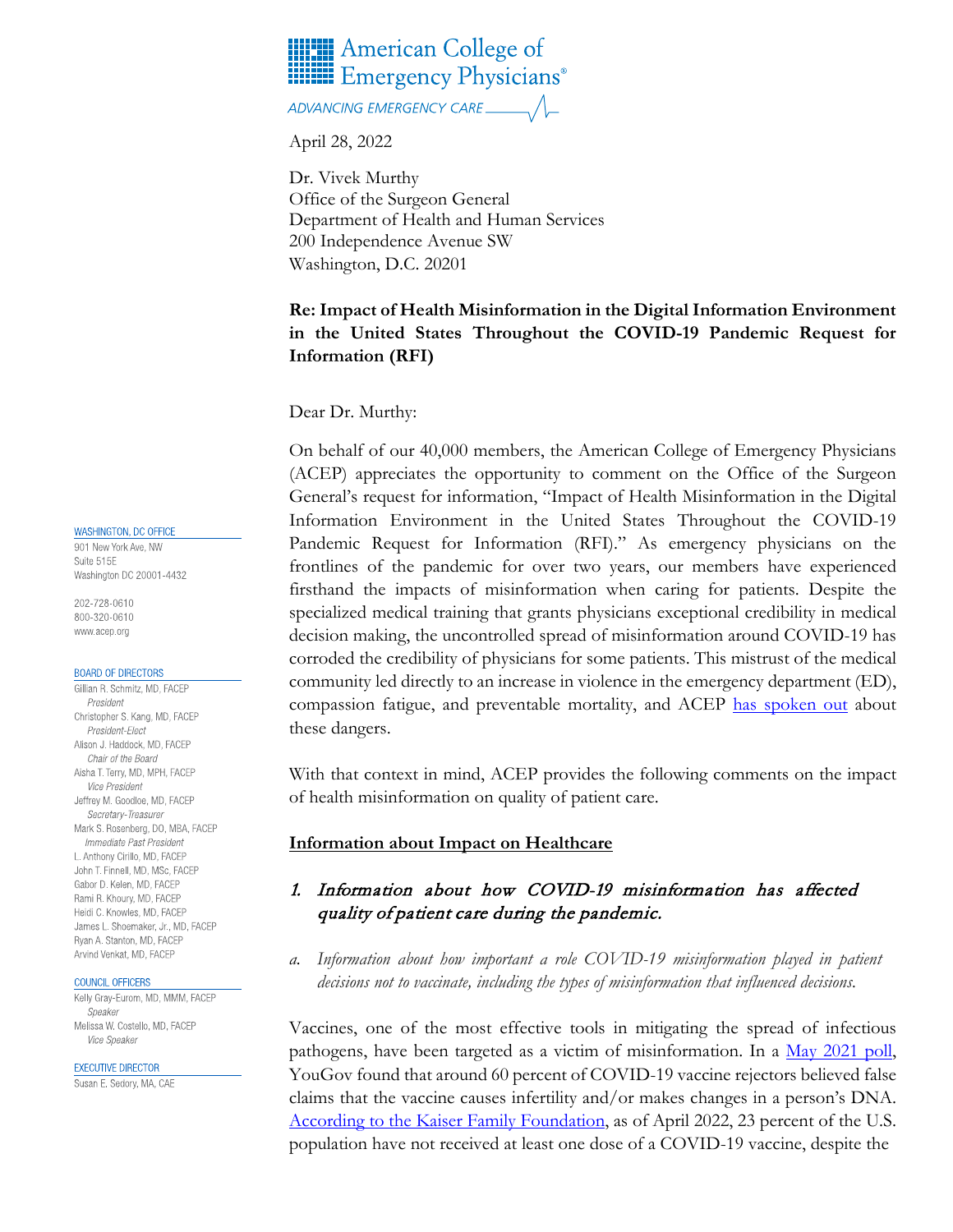breadth of evidence that COVID-19 vaccines are extremely effective in preventing severe disease and death. Unvaccinated people are at a [20-time greater risk of dying from COVID-19](https://covid.cdc.gov/covid-data-tracker/#rates-by-vaccine-status) than vaccinated people. Similarly, misinformation regarding effects of vaccination can deter patients from interactions with vaccinated people. One ACEP member noted that during a single shift, three patients were so adamantly opposed to the COVID-19 vaccine that they even refused to accept blood products from COVID-vaccinated individuals – which in practicality means that they refused all blood products, despite this presenting a significant immediate danger to their health.

# b. *Information about the media sources from which patients are receiving misinformation and if such information has negatively influenced their healthcare decisions or resulted in patient harm*.

Misinformation around COVID-19 comes from numerous sources. As emergency physicians, we have often heard the complaint that we ["aren't giving certain medications that \[patients\]](https://www.cbsnews.com/news/covid-misinformation-healthcare-workers-harassment/) may have researched on the internet." These suggested treatments include hydroxychloroquine, which was found to have [no benefit for decreasing the likelihood](https://www.fda.gov/drugs/drug-safety-and-availability/fda-cautions-against-use-hydroxychloroquine-or-chloroquine-covid-19-outside-hospital-setting-or)  [of death or speeding recovery](https://www.fda.gov/drugs/drug-safety-and-availability/fda-cautions-against-use-hydroxychloroquine-or-chloroquine-covid-19-outside-hospital-setting-or) and is associated with heart rhythm problems and liver failure. More recently, ivermectin, [endorsed by America's Frontline Doctors,](https://time.com/6092368/americas-frontline-doctors-covid-19-misinformation/) has become the prescription of choice requested to physicians, despite the [U.S. Food and Drug Administration's \(FDA's\) warning](https://www.fda.gov/consumers/consumer-updates/why-you-should-not-use-ivermectin-treat-or-prevent-covid-19) that ivermectin is not just ineffective in treating COVID-19, but can cause, among other issues, seizures, coma, and even death. Patients come to the ED demanding treatment with ivermectin and vitamin D, often showing their doctors online articles or videos from sham sources that support these claims. Emergency physicians also note that patients frequently refuse to wear masks in the hospital due to false claims that either their oxygen levels become too low when masked or that their carbon dioxide levels become too high, which they believe will result in lung disease. Patients who subscribe to misinformation often refuse to listen to scientific facts refuting their claims and instead threaten lawsuits or verbally abuse their doctors. In other instances, patients and/or families will vehemently insist that their health care provider review easily debunkable articles and videos about unsafe treatment.

Unfortunately, as alluded to above, some misinformation seems to be coming from the broader physician community. In April 2020, ACEP and the American Academy of Emergency Medicine (AAEM) released a [joint statement](https://www.acep.org/corona/COVID-19-alert/covid-19-articles/acep-aaem-joint-statement-on-physician-misinformation/) condemning the [claims](https://www.kqed.org/news/11814749/bakersfield-doctors-dubious-covid-19-test-conclusions-spread-like-wildfire) of Dr. Daniel Erickson and Dr. Artin Massihi that COVID-19 is "no worse than influenza" and that preventive measures were "overblown." These claims were based on numerous statistical inaccuracies, resulting in misleading conclusions. In any statement that proports to be based on science, data need to be carefully analyzed and the conclusions limited by the data source and integrity. By presenting themselves as authorities, and without fully disclosing their financial conflicts of interest, Drs. Erickson and Massihi were misleading the public. Professional opinions of health care workers (HCWs) based on medical misinformation threaten the credence of the entire health care system. However, promotion of misinformation [has not been without consequence.](https://www.yahoo.com/news/hospital-revokes-houston-doctors-privileges-122203178.html?guccounter=1) In October 2021, the Washington Medical Commission suspended a physician assistant's license after complaints that they were promoting ivermectin as a cure for COVID-19 and prescribing the medication without adequate examination. A month later, Houston Methodist Hospital suspended a physician for "spreading dangerous misinformation" and "sharing harmful personal and political opinions about the coronavirus vaccine and treatments." While ACEP believes strongly that practicing emergency physicians have valuable insight into the COVID-19 pandemic, the traction and popularity of dangerous, non-peer-reviewed conclusions endorsed by HCWs have the potential to lead to negative public health outcomes.

ACEP has been proactive in cautioning the public against misinformation by issuing statements throughout the pandemic. In our July 2020 statement, ACEP warned the public to be wary of "unsourced information or opinion masquerading as public health advice" regarding COVID-19, encouraging the public to seek information supported by data and endorsed by leading health and medical experts like Centers for Disease Control and Prevention (CDC).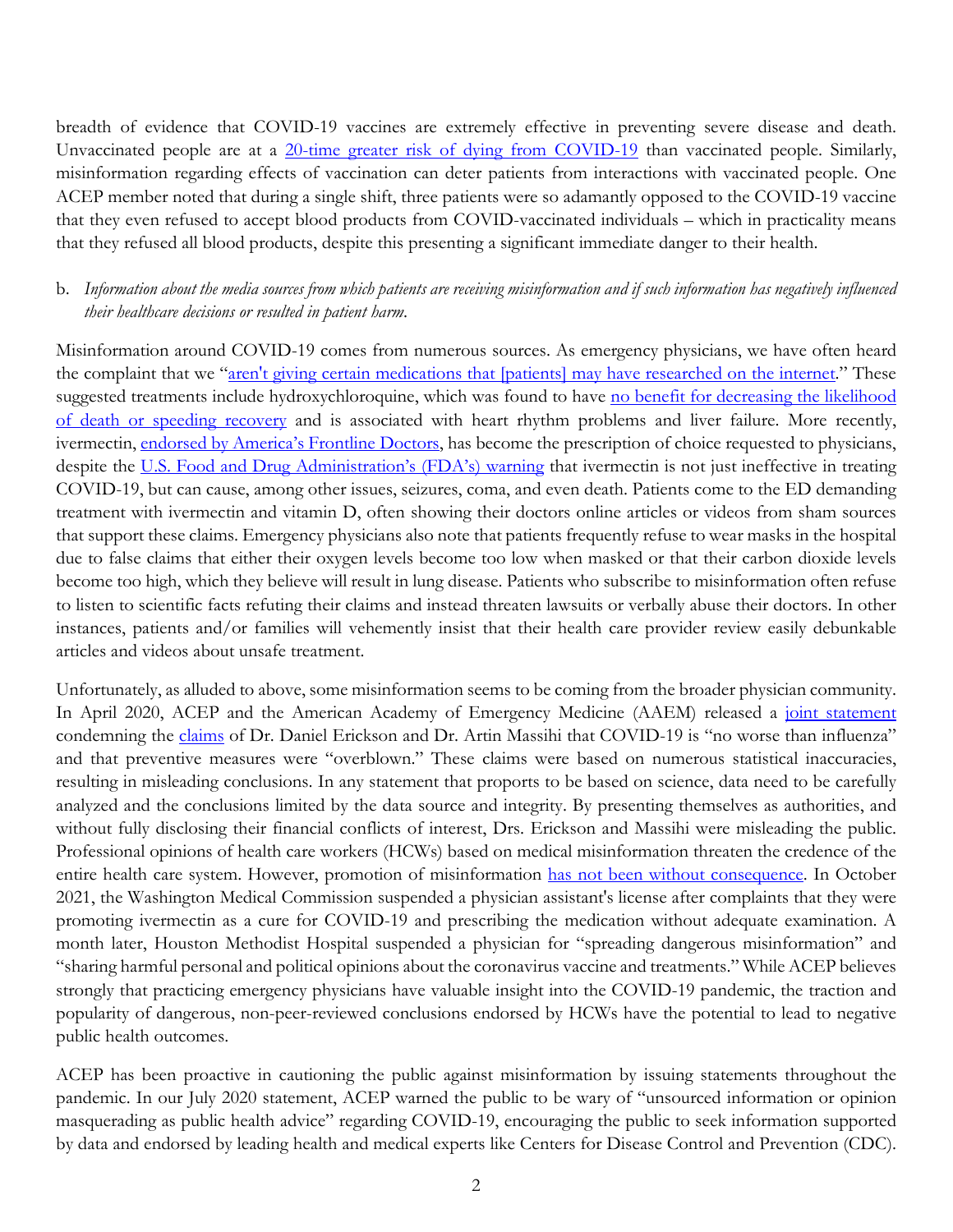In August 2021, we released a [statement](https://www.emergencyphysicians.org/press-releases/2021/8-31-21-emergency-physicians-do-not-take-ivermectin-for-covid-19) about the dangers of taking any medication or treatment for COVID-19 that is not approved or authorized by the FDA, including ivermectin. To further support our efforts in combatting misinformation, ACEP and the Emergency Medicine Foundation (EMF) mobilized emergency physicians on a multistate [satellite media tour](https://www.emergencyphysicians.org/press-releases/2021/11-9-21-emergency-physicians-ramp-up-efforts-to-address-vaccine-hesitancy) to dispel misconceptions and answer common questions regarding the COVID-19 vaccines.

# 2. Information about how COVID-19 misinformation has impacted healthcare systems and infrastructure.

### *a. Information about time and resources spent addressing COVID-19 misinformation.*

Misinformation truly robs emergency physicians and other HCWs of valuable time caring for patients when they must not only explain the danger and ineffectiveness of certain treatments to their patients but also endure abuse from the patients and their families that refuse to trust them. When vaccines first became available, many emergency physicians tried to explain the benefits of the vaccine and debunk false beliefs. As misinformation spread and became ubiquitous, some emergency physicians and other HCWs fell victim to compassion fatigue and burnout, believing their efforts to be futile.

Emergency physicians take pride in the moral and professional responsibility to care for whomever presents to the ED. However, patients who choose not to be vaccinated occupy beds that could be used for other patients, which especially in times of disaster leads to a scarcity of medical resources and ethical dilemmas of resource allocation. Many ED clinicians are tired of treating patients who are not vaccinated and have not taken any of the safety precautions recommended by the CDC and by state and local public health officials. These patients do not only put their health at risk, but also expose HCWs and other patients to the virus. For those health professionals who have justifiably begun to experience compassion fatigue, the feeling may start to impair their ability to provide the highest quality of care to all patients, not just those with COVID-19. Thus, the unfettered proliferation of COVID-19 misinformation causes potential harm to all patients.

# *b. Information about how COVID-19 misinformation has impacted healthcare worker morale and safety in the workplace, including instances of online harassment or harm.*

Prior to the onset of the pandemic, violence in health care was already a concern. An [ACEP survey](https://www.emergencyphysicians.org/press-releases/2018/10-2-2018-violence-in-emergency-departments-is--increasing-harming-patients-new-research-finds) from 2018 showed that nearly half of emergency physicians have experienced violence and 80 percent of emergency physicians said that violence was harming patient care. These trends have only accelerated, and we still continuously hear heart-wrenching stories about attacks or other violent episodes from HCWs across the country. Since the onset of the pandemic, violence against hospital employees has markedly increased. Studies indicate that 44 percent of nurses report experiencing verbal abuse during the pandemic. While some occurrences of assault may be contributed to general fear and frustration, there have been several instances of HCWs being berated or assaulted by patients and their families for refusing to administer unproven treatments or patients' disbelief of their diagnosis of COVID-19 disease.

While emergency physicians are exposed to significant rates of verbal and physical abuse, reported rates likely do not represent the full impact of ED violence. There are many challenges in accurately tracking violent incidents, in no small part due to the fact that many HCWs decline to report incidents for fear of retaliation or feelings that reporting is not worth the time. ED violence creates additional stress and lowers morale, as a patient who assaults a HCW in the ED must still be evaluated—and they are often treated by either by the physician or nurse they just assaulted or by one of their colleagues. Even in cases where law enforcement does make an arrest for violent behavior, the charges are often not pursued by district attorneys and offenders are not prosecuted. Violence in the ED is also subject to